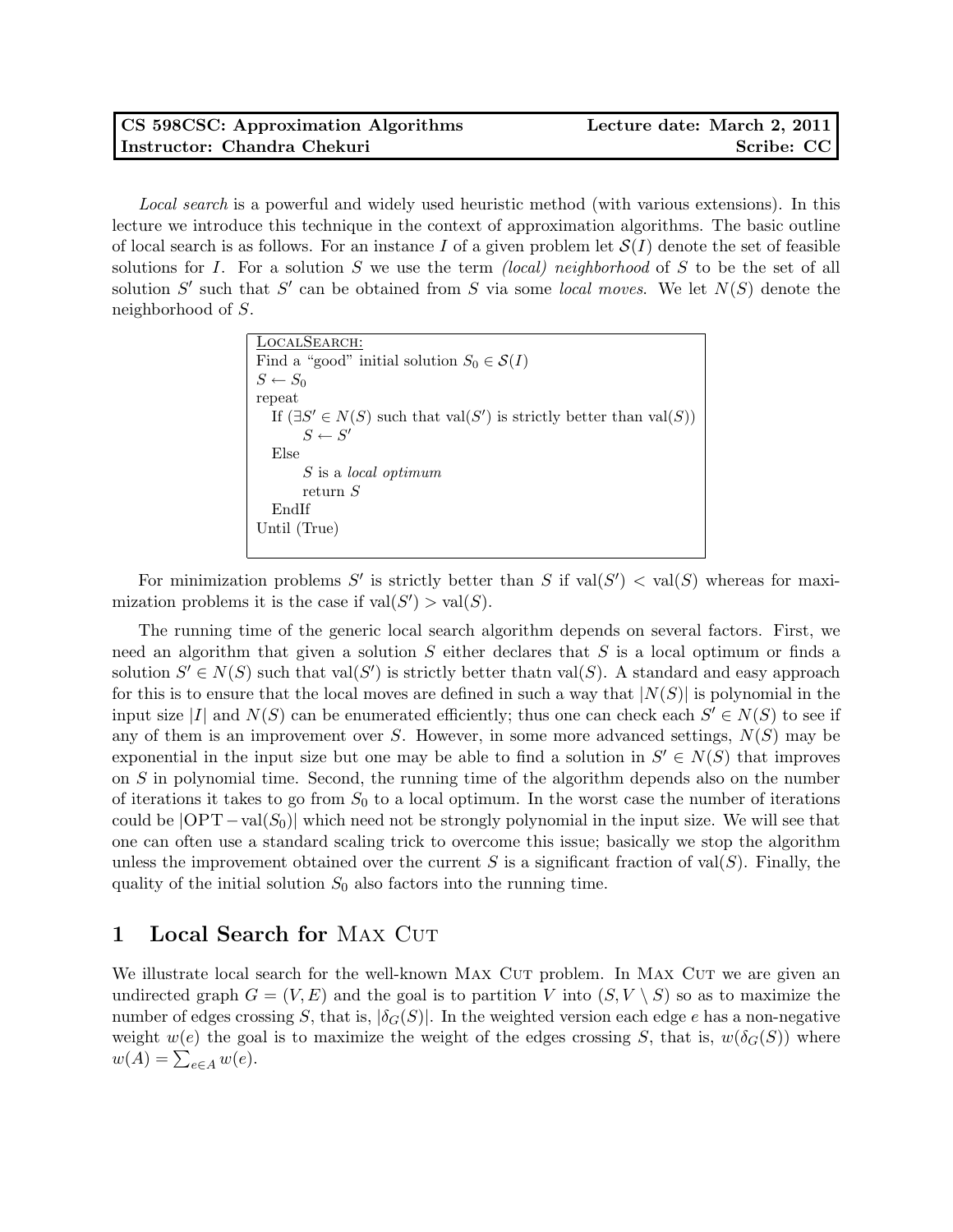We consider a simple local search algorithm for MAX CUT that starts with an arbitrary set  $S \subseteq V$  and in each iteration either adds a vertex to S or removes a vertex from S as long as it improves the cut capacity.

```
LocalSearch for Max Cut:
S \leftarrow \emptysetrepeat
  If (\exists v \in V \setminus S such that w(\delta(S + v)) > w(\delta(S)))S \leftarrow S + vElse If (\exists v \in S such that w(\delta(S - v)) > w(\delta(S)))S \leftarrow S - vElse
        S is a local optimum
        return S
  EndIf
Until (True)
```
We will first focus on the quality of solution output by the local search algorithm.

**Lemma 1** Let S be a local optimum outbut the local search algorithm. Then for each vertex  $v$ ,  $w(\delta(S) \cap \delta(v)) \geq w(\delta(v))/2.$ 

**Proof:** Let  $\alpha_v = w(\delta(S) \cap \delta(v))$  be the weight of edges among those incident to v  $(\delta(v))$  that cross the cut S. Let  $\beta_v = w(\delta(v)) - \alpha_v$ .

We claim that  $\alpha_v \geq \text{beta}_v$  for each v. If  $v \in V \setminus S$  and  $\alpha_v \leq \beta_v$  then moving v to S will strictly increase  $w(\delta(S))$  and S cannot be a local optimum. Similarly if  $v \in S$  and  $\alpha_v < \beta_v$  $w(\delta(S - v)) > w(\delta(S))$  and S is not a local optimum.

**Corollary 2** If S is a local optimum then  $w(\delta(S)) \geq w(E)/2 \geq \text{OPT}/2$ .

**Proof:** Since each edge is incident to exactly two vertices we have  $w(\delta(S)) = \frac{1}{2} \sum_{v \in V} w(\delta(S) \cap \delta(v))$ . Apply the above lemma,

$$
w(\delta(S)) = \frac{1}{2} \sum_{v \in V} w(\delta(S) \cap \delta(v))
$$
  
\n
$$
\geq \frac{1}{2} \sum_{v \in V} w(\delta(v))/2
$$
  
\n
$$
\geq \frac{1}{2} w(E)
$$
  
\n
$$
\geq \frac{1}{2} \text{OPT},
$$

since  $\text{OPT} \leq w(E)$ .

The running time of the local search algorithm depends on the number of local improvement iterations; checking whether there is a local move that results in an improvement can be done by trying all possible vertices. If the graph is unweighted then the algorithm terminates in at most  $|E|$ iterations. However, in the weighted case, it is known that the algorithm can take an exponential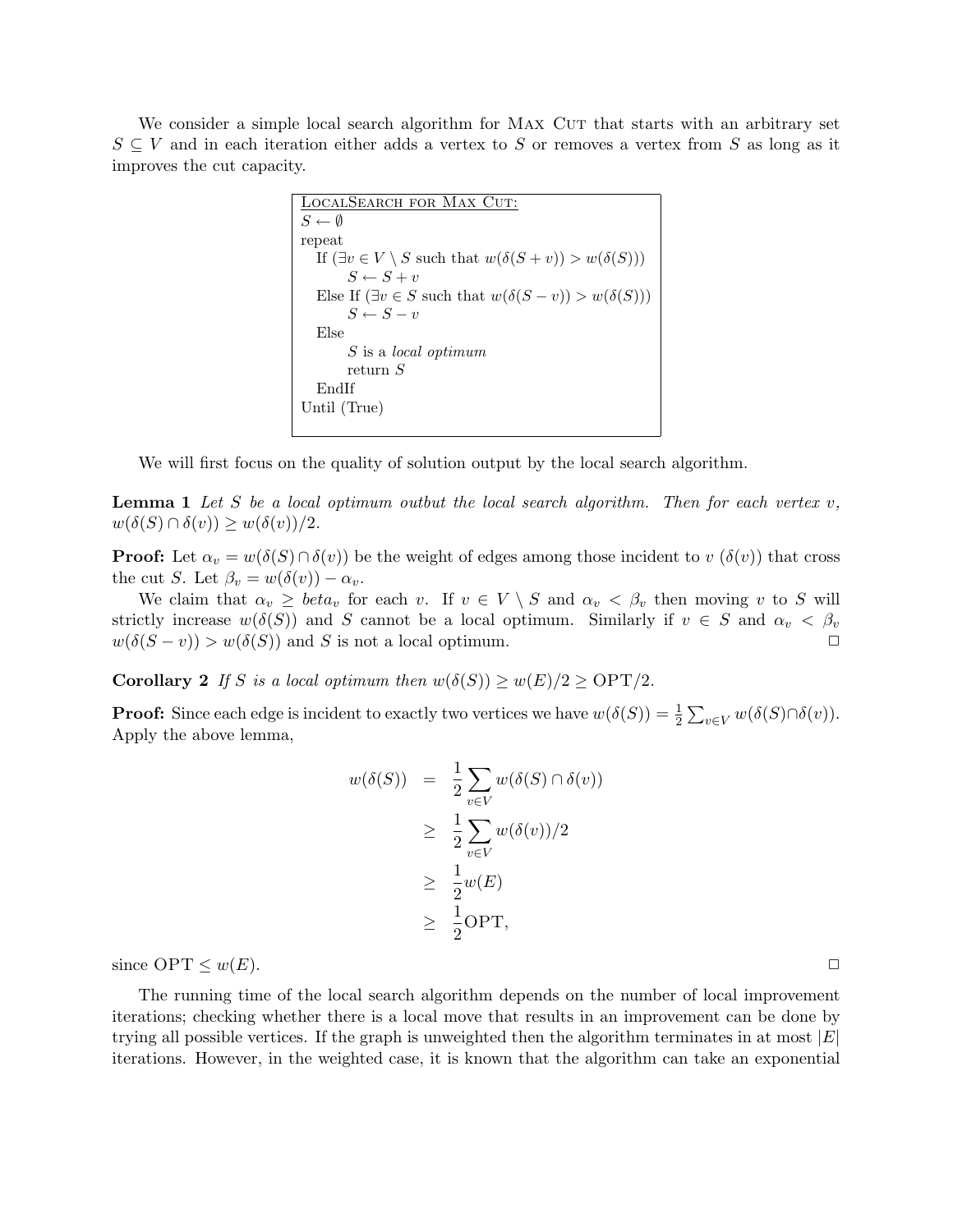time in  $|V|$  when the weights are large. Many local search algorithms can be modified slightly to terminate with an approximate local optimum such that (i) the running time of the modified algorithm is strongly polynomial in the input size and (ii) the quality of the solution is very similar to that given by the original local search. We illustrate these ideas for MAX CUT. Consider the following algorithm where  $\epsilon > 0$  is a parameter that can be chosen. Let n be the number of nodes in  $G$ .

**MODIFIED LOGLSEARCH FOR MAX CUT(**
$$
\epsilon
$$
):

\n
$$
S \leftarrow \{v^*\}
$$
\nwhere  $v^* = \arg \max_{v \in V} w(\delta(v))$ 

\nrepeat

\nIf  $(\exists v \in V \setminus S \text{ such that } w(\delta(S + v)) > (1 + \frac{\epsilon}{n})w(\delta(S)))$ 

\n
$$
S \leftarrow S + v
$$
\nElse If  $(\exists v \in S \text{ such that } w(\delta(S - v)) > (1 + \frac{\epsilon}{n})w(\delta(S)))$ 

\n
$$
S \leftarrow S - v
$$
\nElse

\nreturn  $S$ 

\nEndIf

\nUntil (True)

The above algorithm terminates unless the improvement is a relative factor of  $(1 + \frac{\epsilon}{n})$  over the current solution's value. Thus the final output  $S$  is an *approximate* local optimum.

**Lemma 3** Let S be the output of the modified local search algorithm for MAX CUT. Then  $w(\delta(S)) \ge$  $\frac{1}{2(1+\epsilon/4)}w(E).$ 

**Proof:** As before let  $\alpha_v = w(\delta(S) \cap \delta(v))$  and  $\beta_v = w(\delta(v)) - \alpha_v$ . Since S is an approximately local optimum we claim that for each v

$$
\beta_v - \alpha_v \leq \frac{\epsilon}{n} w(\delta(S)).
$$

Otherwise a local move using v would improve S by more than  $(1 + \epsilon/n)$  factor. (The formal proof is left as an exercise to the reader).

We have,

$$
w(\delta(S)) = \frac{1}{2} \sum_{v \in V} \alpha_v
$$
  
= 
$$
\frac{1}{2} \sum_{v \in V} ((\alpha_v + \beta_v) - (\beta_v - \alpha_v))/2
$$
  

$$
\geq \frac{1}{4} \sum_{v \in V} (w(\delta(v)) - \frac{\epsilon}{n}w(S))
$$
  

$$
\geq \frac{1}{2}w(E) - \frac{1}{4} \sum_{v \in V} \frac{\epsilon}{n}w(S)
$$
  

$$
\geq \frac{1}{2}w(E) - \frac{1}{4}\epsilon \cdot w(S).
$$

Therefore  $w(S)(1 + \epsilon/4) \ge w(E)/2$  and the lemma follows.

Now we argue about the number of iterations of the algorithm.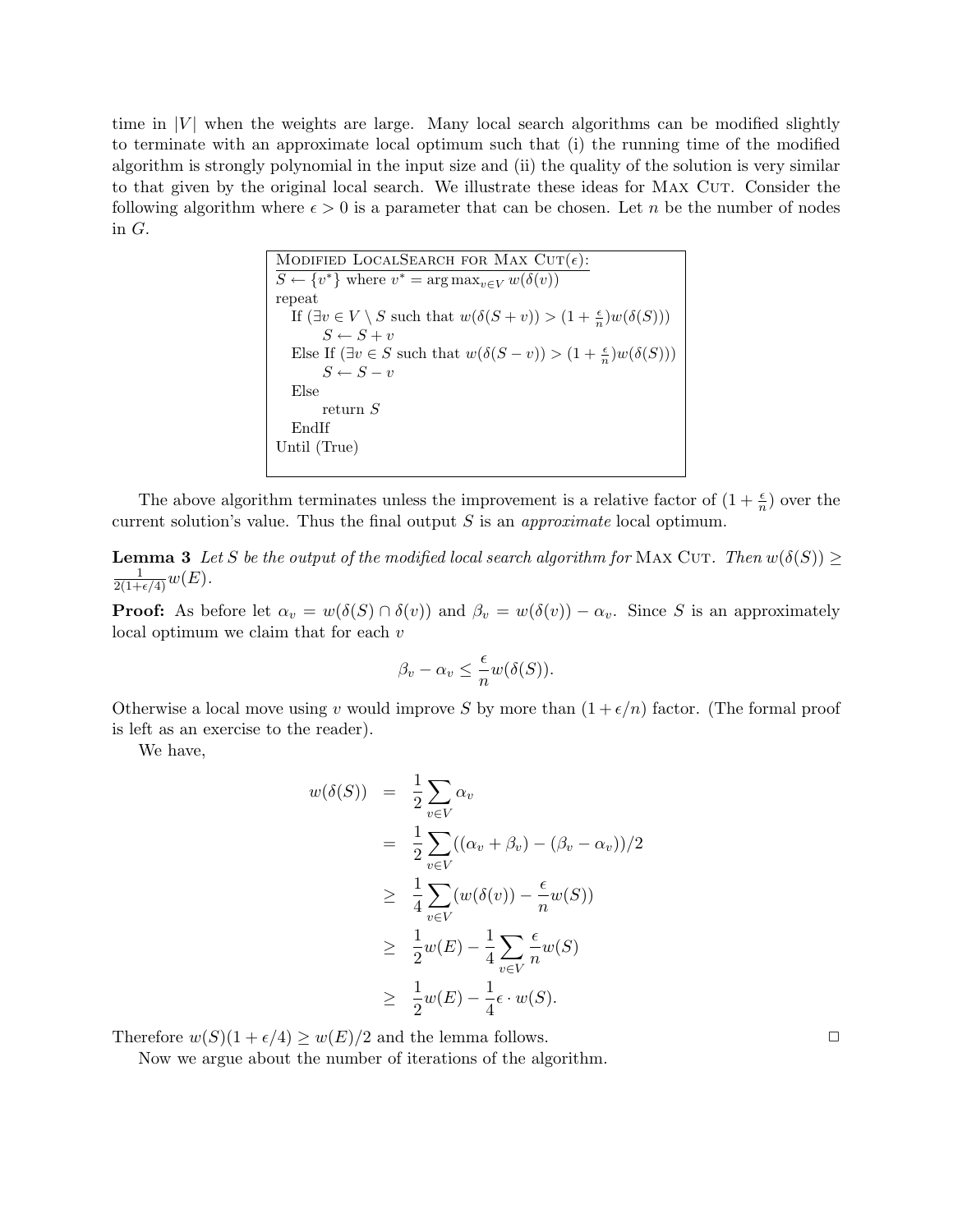**Lemma 4** The modified local search algorithm terminates in  $O(\frac{1}{\epsilon})$  $\frac{1}{\epsilon}n \log n)$  iterations of the improvement step.

**Proof:** We observe that  $w(S_0) = w(\delta(v^*)) \ge \frac{1}{2n}w(E)$  (why?). Each local improvement iteration improves  $w(\delta(S))$  by a multiplicative factor of  $(1 + \epsilon/n)$ . Therefore if k is the number of iterations that the algorithm runs for then  $(1 + \epsilon/n)^k w(S_0) \leq w(\delta(S)$  where S is the final output. However,  $w(\delta(S)) \leq w(E)$ . Hence

$$
(1 + \epsilon/n)^k w(E)/2n \le w(E)
$$

which implies that  $k = O(\frac{1}{\epsilon})$  $\frac{1}{\epsilon}n\log n$ ).

A tight example for local optimum: Does the local search algorithm do better than 1/2? Here we show that a local optimum is no better than a  $1/2$ -approximation. Consider a complete bipartite graph  $K_{2n,2n}$  with  $2n$  vertices in each part. If L and R are the parts a set S where  $|S \cap L| = n = |S \cap R|$  is a local optimum with  $|\delta(S)| = |E|/2$ . The optimum solution for this instance is  $|E|$ .

Max Directed Cut: A problem related to MAX CUT is MAX DIRECTED CUT in which we are given a directed edge-weighted graph  $G = (V, E)$  and the goal is to find a set  $S \subseteq V$  that maximizes  $w(\delta_G^+$  $_G^+(S)$ ; that is, the weight of the directed edges leaving S. One can apply a similar local search as the one for MAX CUT. However, the following example shows that the output  $S$  can be arbitrarily bad. Let  $G = (V, E)$  be a directed in-star with center v and arcs connecting each of  $v_1, \ldots, v_n$  to v. Then  $S = \{v\}$  is a local optimum with  $\delta^+(S) = \emptyset$  while OPT = n. However, a minor tweak to the algorithm gives a  $1/3$ -approximation! Instead of returning the local optimum S return the better of S and  $V \setminus S$ . This step is needed because the directed cuts are not symmetric.

## 2 Local Search for Submodular Function Maximization

In this section we consider the utility of local search for maximizing non-negative submodular functions. Let  $f: 2^V \to \mathbb{R}_+$  be a non-negative submodular set function on a ground set V. Recall that f is submodular if  $f(A) + f(B) \ge f(A \cup B) + f(A \cap B)$  for all  $A, B \subseteq V$ . Equivalently f is submodular if  $f(A + v) - f(A) \ge f(B + v) - f(B)$  for all  $A \subset B$  and  $v \notin B$ . f is monotone if  $f(A) \leq f(B)$  for all  $A \subseteq B$ . f is symmetric if  $f(A) = f(V \setminus A)$  for all  $A \subseteq V$ . Submodular functions arise in a number of settings in combinatorial optimization. Two important examples are the following.

**Example:** Coverage in set systems. Let  $S_1, S_2, \ldots, S_n$  be subsets of a set U. Let  $V = \{1, 2, \ldots, n\}$ and define  $f: 2^V \to \mathbb{R}_+$  where  $f(A) = |\cup_{i \in A} S_i|$ . f is a monotone submodular function. One can also associate weights to elements of U via a function  $w: U \to \mathbb{R}_+$ ; the function f defined as  $f(A) = w(\bigcup_{i \in A} S_i)$  is also monotone submodular.

**Example:** Cut functions in graphs. Let  $G = (V, E)$  be an undirected graph with non-negative edge weights  $w: E \to \mathbb{R}_+$ . The cut function  $f: 2^V \to \mathbb{R}_+$  defined as  $f(S) = \sum_{e \in \delta_G(S)} w(e)$  is a symmetric submodular function; it is not monotone unless the graph is trivial. If  $G$  is directed and we define  $f$  as  $f(S) = \sum_{e \in \delta_G^+(S)} w(e)$  then  $f$  is submodular but is not necessarily symmetric.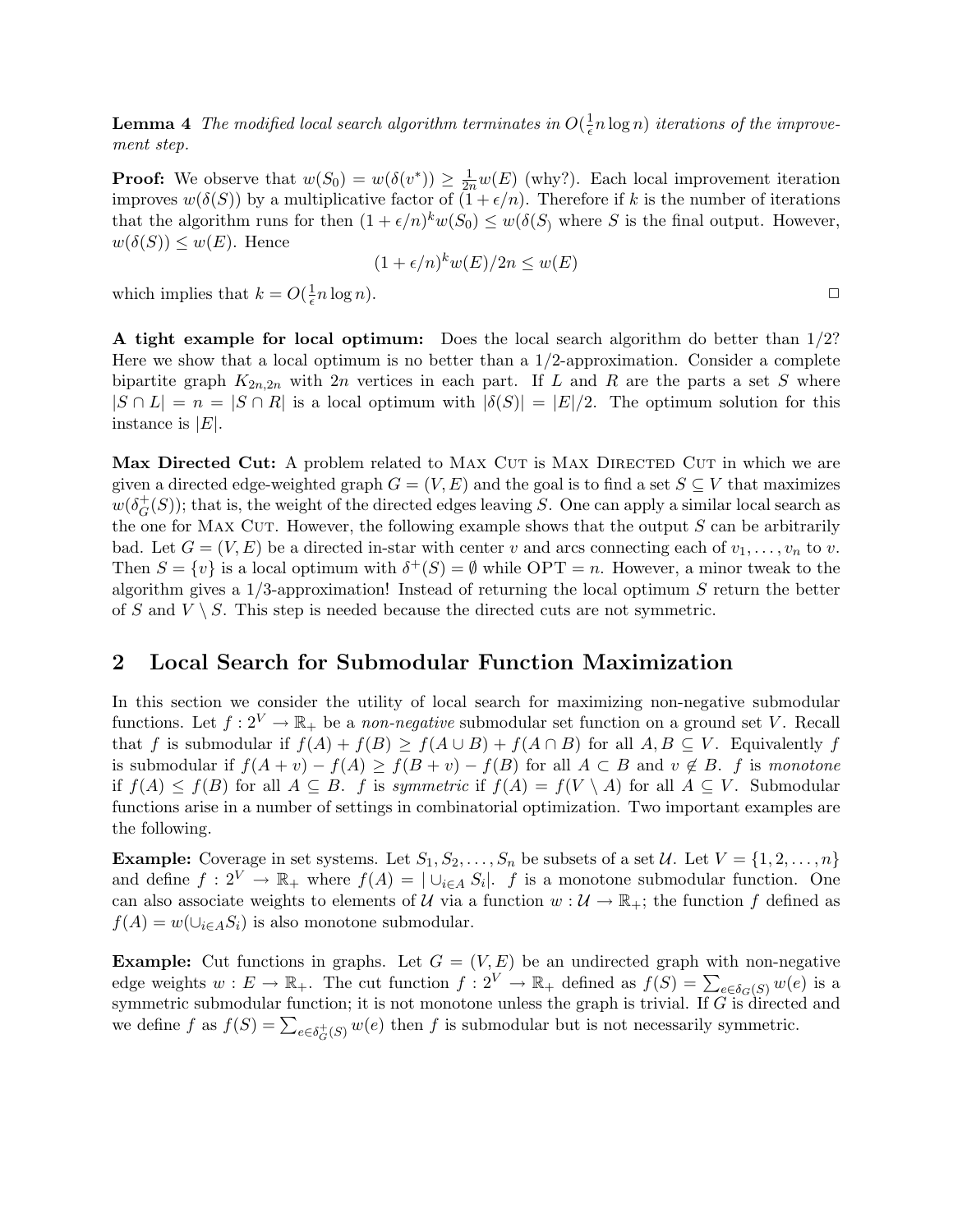The following problem generalizes MAX CUT and MAX DIRECTED CUT that we have already seen.

**Problem:** MAX SUBMOD FUNC. Given a non-negative submodular set function  $f$  on a ground set V via a value oracle<sup>[1](#page-4-0)</sup> find max<sub>S⊆V</sub>  $f(S)$ .

Note that if  $f$  is monotone then the problem is trivial since  $V$  is the optimum solution. Therefore, the problem is interesting (and NP-Hard) only when  $f$  is not necessarily monotone. We consider a simple local search algorithm for MAX SUBMOD FUNC and show that it gives a  $1/3$ -approximation and a 1/2-approximation when f is symmetric. This was shown in [\[2\]](#page-5-0).

| LOCALSEARCH FOR MAX SUBMOD FUNC:                               |
|----------------------------------------------------------------|
| $S \leftarrow \emptyset$                                       |
| repeat                                                         |
| If $(\exists v \in V \setminus S$ such that $f(S + v) > f(S))$ |
| $S \leftarrow S + v$                                           |
| Else If $(\exists v \in S$ such that $f(S - v) > f(S))$        |
| $S \leftarrow S - v$                                           |
| Else                                                           |
| S is a local optimum                                           |
| return the better of S and $V \setminus S$                     |
| EndIf                                                          |
| Until (True)                                                   |
|                                                                |

We start the analysis of the algorithm with a basic lemma on submodularity.

<span id="page-4-1"></span>**Lemma 5** Let  $f: 2^V \to \mathbb{R}_+$  be a submodular set function on V. Let  $A \subset B \subseteq V$ . Then

- If  $f(B) > f(A)$  then there is an element  $v \in B \setminus A$  such that  $f(A + v) f(A) > 0$ . More generally there is an element  $v \in B \setminus A$  such that  $f(A + v) - f(A) \geq \frac{1}{|B|}$  $\frac{1}{|B\setminus A|}(f(B)-f(A)).$
- If  $f(A) > f(B)$  then there is an element  $v \in B \setminus A$  such that  $f(B v) f(B) > 0$ . More generally there is an element  $v \in B \setminus A$  such that  $f(B - v) - f(B) \geq \frac{1}{|B|}$  $\frac{1}{|B\setminus A|}(f(A) - f(B)).$

We obtain the following corollary.

**Corollary 6** Let S be a local optimum for the local search algorithm and let  $S^*$  be an optimum solution. Then  $f(S) \geq f(S \cap S^*)$  and  $f(S) \geq f(S \cup S^*)$ .

**Theorem 7** The local search algorithm is a 1/3-approximation and is a 1/2-approximation if f is symmetric.

**Proof:** Let S be the local optimum and  $S^*$  be a global optimum for the given instance. From the previous corollary we have that  $f(S) \geq f(S \cap S^*)$  and  $f(S) \geq f(S \cup S^*)$ . Note that the algorithm outputs the better of S and  $V \setminus S$ . By submodularity, we have,

$$
f(V \setminus S) + f(S \cup S^*) \ge f(S^* \setminus S) + f(V) \ge f(S^* \setminus S)
$$

<span id="page-4-0"></span><sup>&</sup>lt;sup>1</sup>A value oracle for a set function  $f: 2^V \to \mathbb{R}$  provides access to the function by giving the value  $f(A)$  when presented with the set A.